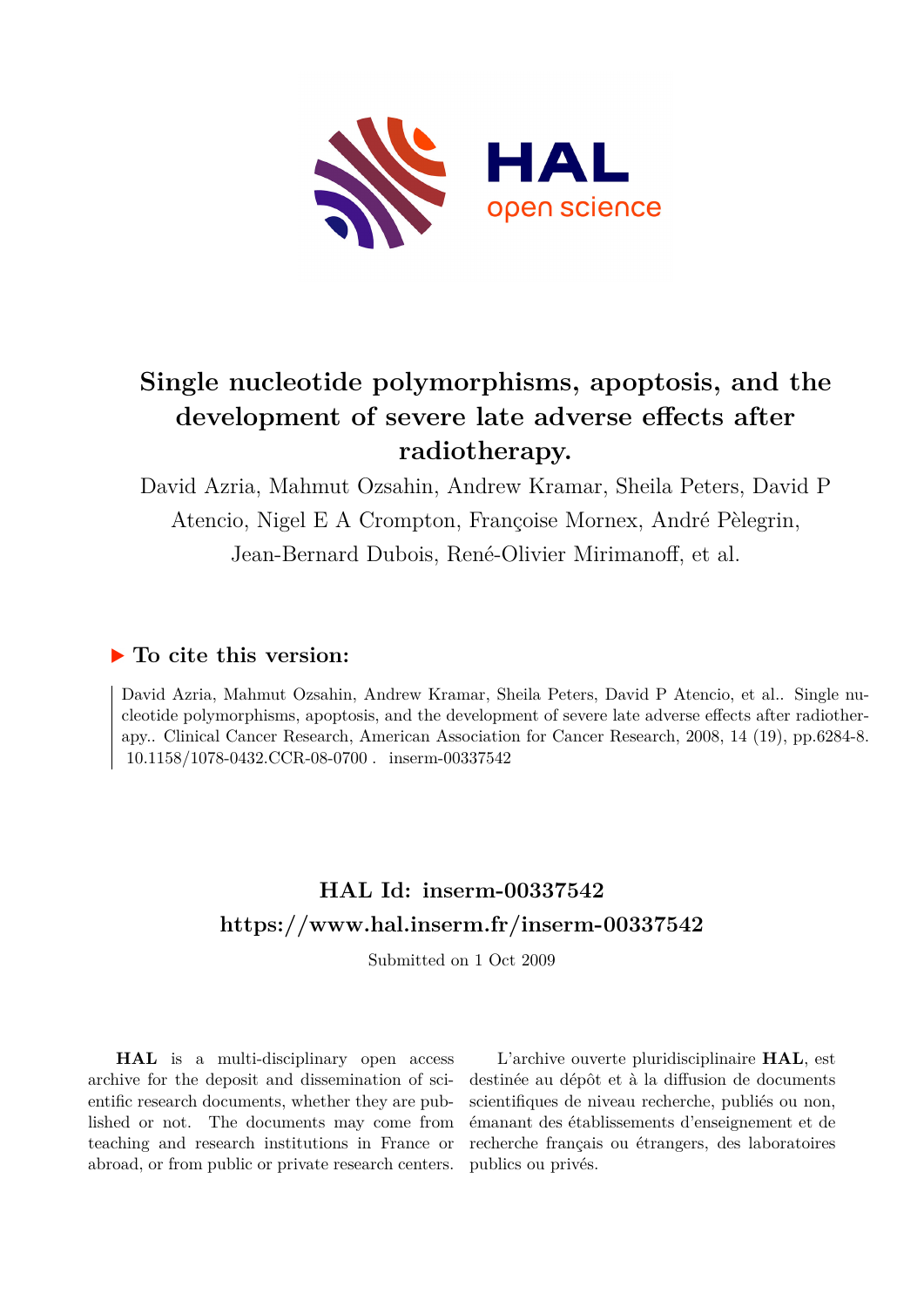

**ATM, SOD2, ATM, SOD2, TGFb, XRCC3, XRCC1, RAD21 , XRCC3, XRCC1, RAD21**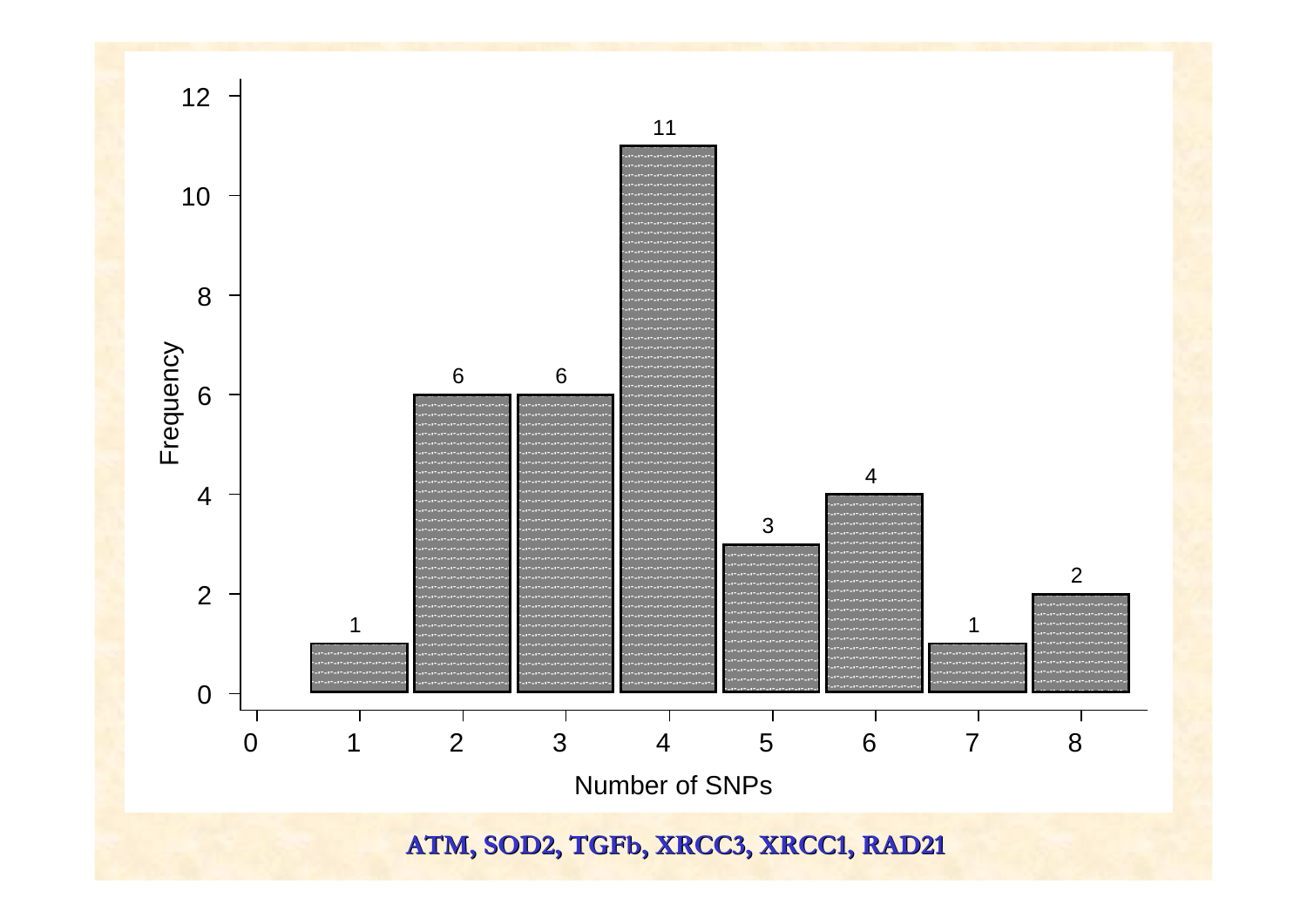**Grade ≥3 No severe toxicity toxicity**



Number of SNPs

**5** $\begin{array}{|c|c|c|}\n\hline\n5 & 6 \\
\hline\n4 & 4\n\end{array}$ **1 1** 0 1 2 3 4 5 6 7 8 **6/18 patients 6/18 patients**

Number of SNPs

**94%, 95%CI: 70 94%, 95%CI: 70-100 33%, 95%CI: 13 33%, 95%CI: 13-59**

**p < 0.001 p < 0.001**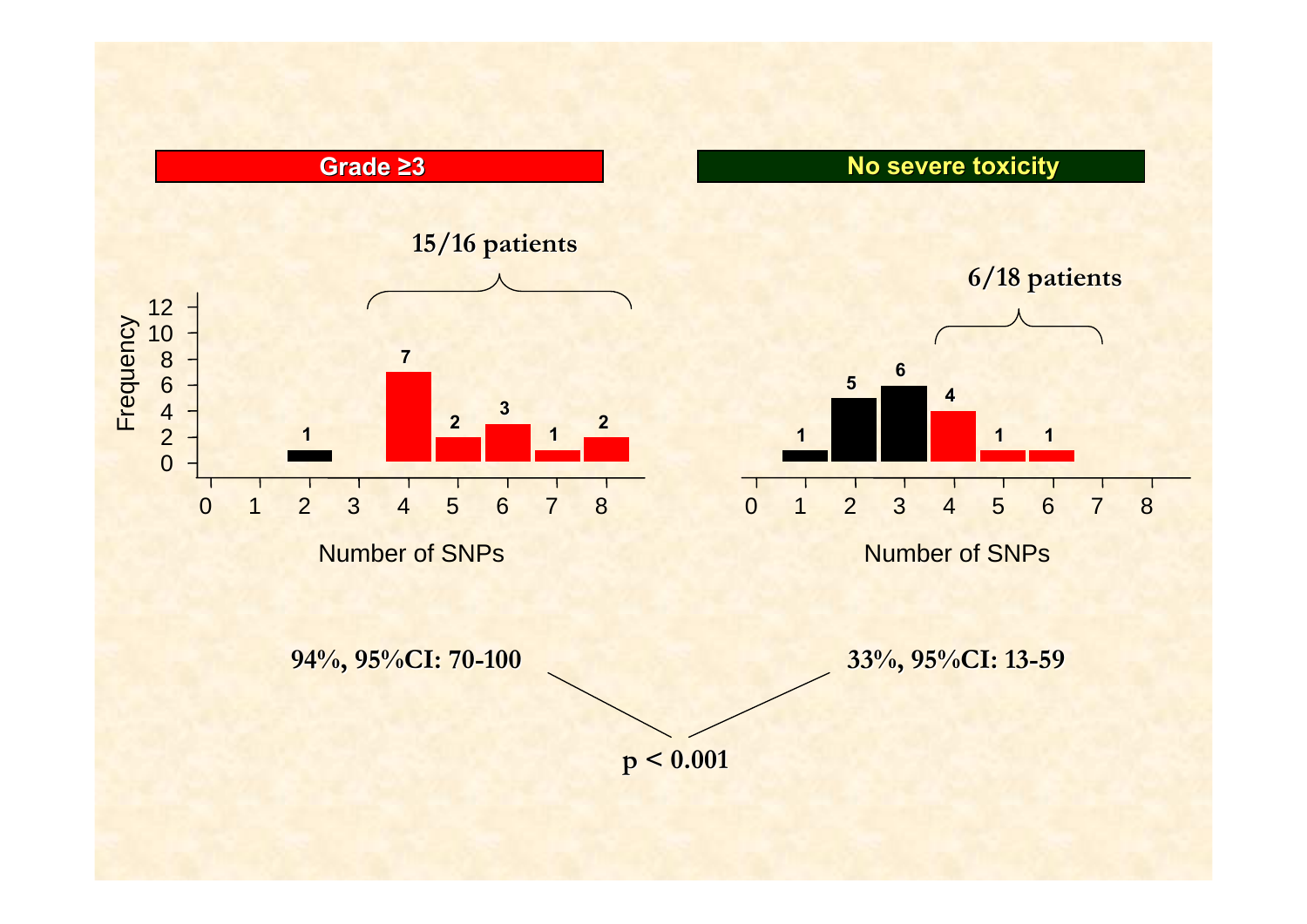

Grade ≥3 toxicity probability